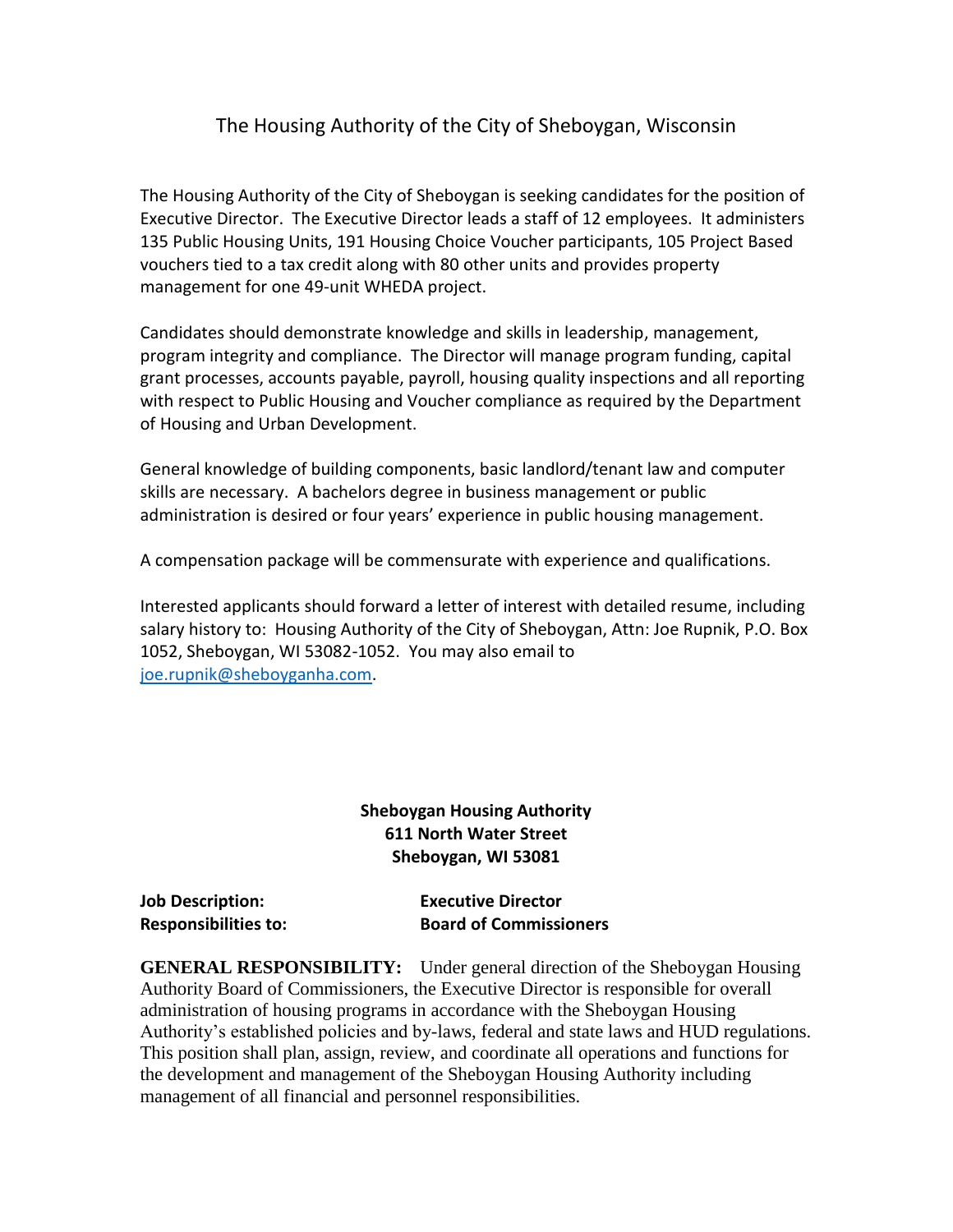## **SPECIFIC DUTIES AND RESPONSIBILITES:**

- 1. Directs overall administration of the Housing Authority programs and projects. Ensures programs are operated in compliance with all applicable regulations and within the agency's budget.
- 2. Directs and participates in the development and implementation of Housing Authority goals, objectives, policies, and procedures. Is responsible for all contractual agreements. Previews, monitors and approves all reports required for compliance with governing agencies.
- 3. Serves as chief administrator of operations and facilities and as Secretary to the Board of Commissioners. Develops, presents and proposes agenda items and accompanying recommendations to the Board. Regularly prepares and presents progress, activity, and financial reports. Prepares meeting minutes and maintains Board records. Implement Board directives.
- 4. Represents Sheboygan Housing Authority on the local, state, and regional levels and maintains appropriate relationships with officials at all levels. Interfaces directly with the media, community partners, public and private groups, boards, commissions, and professional associates. Maintains positive working relationships with community partners in furtherance of common goals.
- 5. Directs all aspects of personnel management, including policy, work assignments, performance appraisals, salary determination, promotions, employee motivation, staff training, lay-offs, and grievances. Assures effective communication and the flow of program information among staff.
- 6. Prepares and monitors all budgets and budget amendments for review by the Board and supervises the execution of adopted budgets and other financial directives.
- 7. Monitors and evaluates accounting system and audits internal control methods. Establishes the method and means of determining fiscal accountability. Establishes and enforces methods of controlling budgetary expenditures. Reviews and approves accounts payable, payroll, and other financial warrants, requisitions, purchase orders, receipts, records, and reports. Signs all checks.
- 8. Ensures, to the greatest extent possible, the full occupancy of units owned or managed by the Housing Authority.
- 9. Directs and coordinates projects to fulfill Housing Authority's mission of retaining and developing low-income affordable housing. Seeks out and investigates possible development opportunities to present to the Board. Oversees management and maintenance of all Housing Authority owned or managed properties.
- 10. Acts as the Sheboygan Housing Authority's contracting officer and is responsible for contract initiation, development, negotiation and administration. Conducts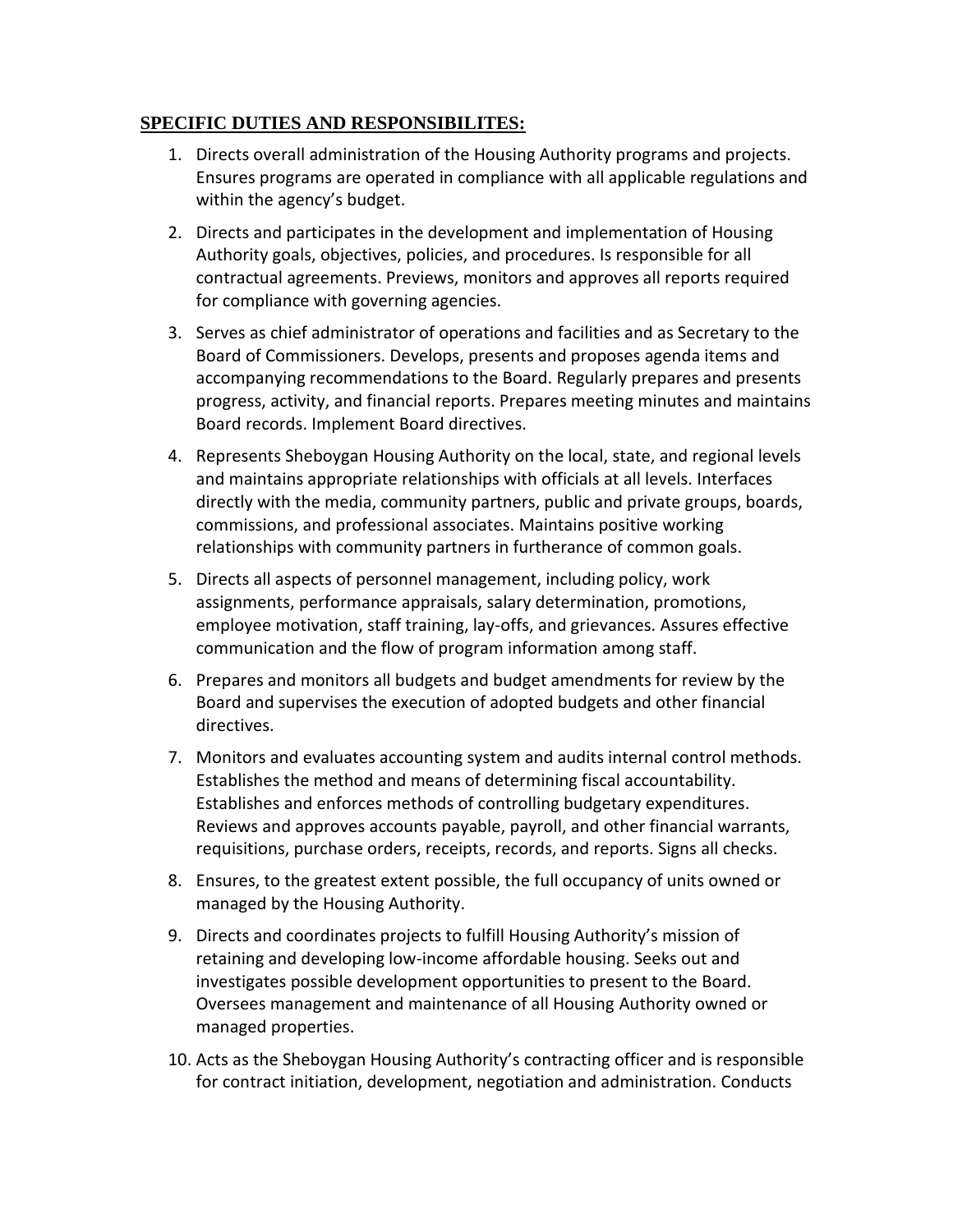Authority's procurement and disposition activities. Prepares bid tabulations for review and selection by Board as needed.

- 11. Conducts procurement and disposition in accordance with approved Housing Authority policies. Maintains the Housing Authority's inventory of property.
- 12. Performs other duties as may be required.

## **QUALIFICATIONS (SKILLS, KNOWLEDGE, ABILTIES)**

1. Associate or Bachelor's Degree in Public Administration, Business Administration or related field with a minimum of four years of work experience in public housing management.

Or:

- 2. An equivalent combination of education, training, and progressively responsible experience in an administration capacity dealing with housing assistance programs including budgeting, development, and supervision.
- 3. Thorough knowledge of Housing Authority and HUD objectives, programs, and policies.
- 4. Knowledge of program budgeting, general accounting and fiscal management.
- 5. Possession of demonstrated professional housing related skills including longand short-term facilities maintenance, government policies and requirements, human relations, financial management, personnel and organizational development.
- 6. Knowledge of housing development methods, strategies and regulations. Knowledge of funding sources for development of low-income affordable housing.
- 7. Excellent verbal and written communication skills with a strong emphasis on public speaking and interpersonal skills.
- 8. Skill in directing, planning, organizing and assessing operations, programs, staffing and fiscal strategies. Ability to delegate responsibility as appropriate and attain positive achievement with the involvement of subordinates.
- 9. Skill in interpreting and implementing government regulations, legal documents, contracts and other guiding authorities.
- 10. Skill in evaluating fiscal and financial reports, forms and data.
- 11. Demonstrated exercise of sound judgment in making decisions on difficult administrative issues.
- 12. Ability to work harmoniously with Housing Authority tenants, staff, the public, government officials, and other agencies.